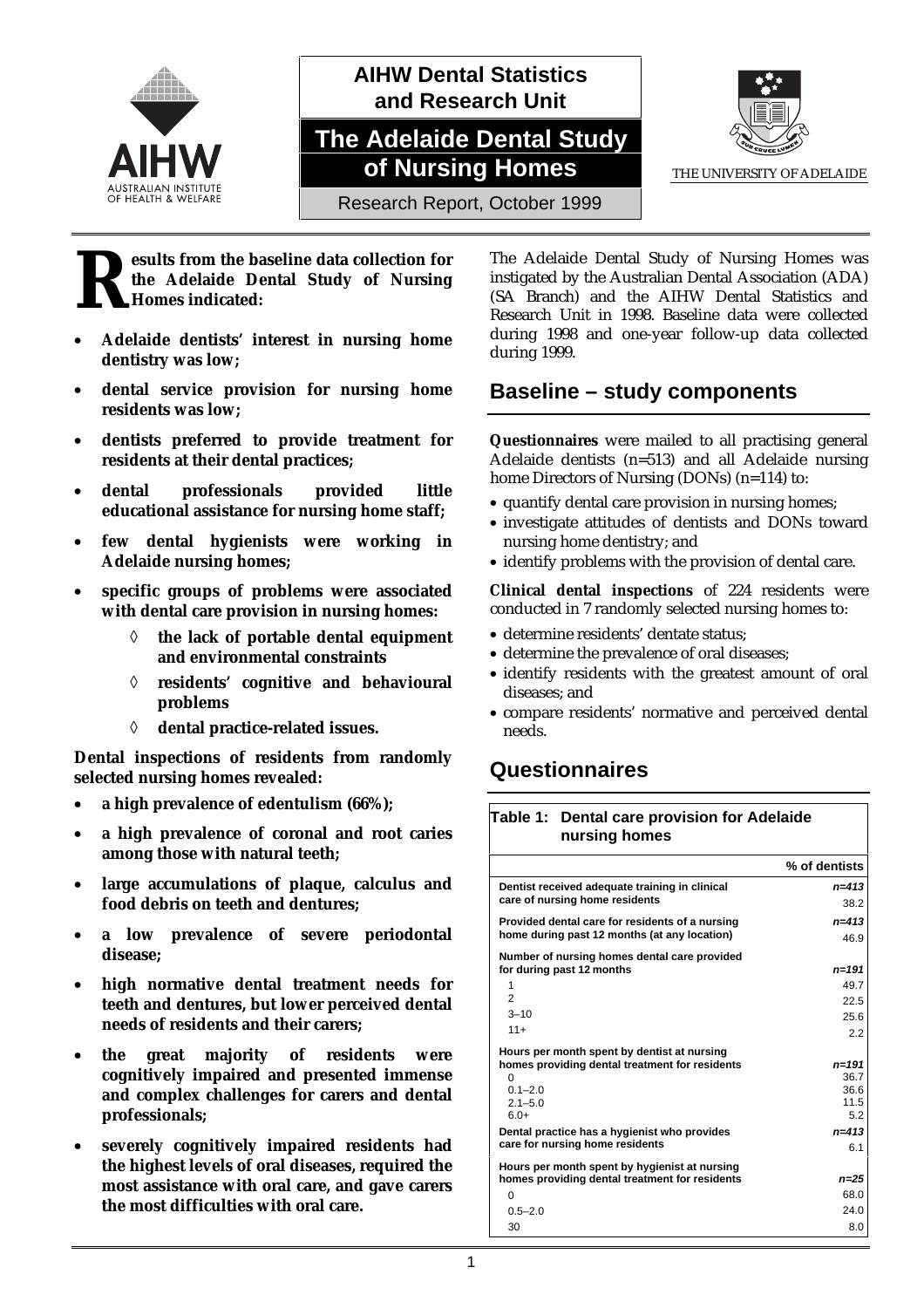Questionnaire response rates were high for both dentists (78%) and DONs (85%). The majority of dentists were middle-aged males who had worked in private practice for 11+ years. Over 60% had not received adequate training in nursing home dentistry. Nearly 50% had provided dental care for residents of 1–2 nursing homes in the previous year. However, the quantity of care provided was small, especially at nursing homes (Table 1). Dentists preferred to treat residents at their dental practices/clinics. Only 29.5% of dentists had provided care at nursing homes, the majority of those dentists spending less than two hours per month doing so. Use of dental hygienists in nursing homes was infrequent. Less than 20% of practices assisted nursing homes with staff education about residents' oral care.

Dentists' interest in nursing home dentistry was low (Table 2). DONs' also perceived dentists' interest to be low. Dentists' and DONs' awareness of changes to dental hygienist regulations and of the ADA Nursing Home Dental Scheme were both low. The majority of dentists and DONs indicated that some form of regular dental examination by a dentist was required for dentate and edentulous residents. These responses from both dentists and DONs provide valuable information for the development of the 'Oral and Dental Care' Standard and Guidelines for residential care facilities (Commonwealth Department of Health and Family Services, 1998).

| Table 2: Attitudes toward nursing home dentistry                            |                           |                             |  |
|-----------------------------------------------------------------------------|---------------------------|-----------------------------|--|
|                                                                             | Dentists (%)<br>$(n=413)$ | <b>DONs (%)</b><br>$(n=97)$ |  |
| Interest of dentists in providing dental<br>care for nursing home residents |                           |                             |  |
| Very/Extremely interested                                                   | 16.5                      | 12.3                        |  |
| Interested                                                                  | 26.8                      | 28.9                        |  |
| Somewhat/Not interested                                                     | 56.7                      | 58.8                        |  |
| Were aware of change to dental<br>hygienist regulations                     | 39.9                      | 24.0                        |  |
| Were aware of ADA nursing home<br>dental scheme                             | 38.7                      | 38.1                        |  |
| Frequency of dental examination<br>required for edentulous residents        |                           |                             |  |
| When resident admitted                                                      | 76                        | 3.1                         |  |
| At a regular interval (3-24 months)                                         | 44.3                      | 19.6                        |  |
| When admitted + regular interval                                            | 38.8                      | 37.1                        |  |
| As required only                                                            | 6.8                       | 28.9                        |  |
| Exam by dentist not needed                                                  | 2.5                       | 11.3                        |  |
| Frequency of dental examination<br>required for dentate residents           |                           |                             |  |
| When resident admitted                                                      | 3.9                       | 41                          |  |
| At a regular interval (3-12 months)                                         | 42.9                      | 37 <sub>1</sub>             |  |
| When admitted + regular interval                                            | 48.8                      | 50.5                        |  |
| As required only                                                            | 44                        | 73                          |  |
| Exam by dentist not needed                                                  | 0.0                       | 1.0                         |  |

Dentists and DONs rated the frequency of 19 problems they encountered with the organisation and provision of dental care for residents on a 5-point Likert scale (Table 3). As dentists consistently rated problems more frequently than did DONs, scores were standardised to the group mean (dentists and DONs) to allow for a more accurate comparison.

Significant differences in standardised mean scores were evident for eight problems (Table 3). These were categorised into two groups:

- resident-related problems rated more frequently by DONs; and
- nursing home/dental practice-related problems rated more frequently by dentists.

Of the remaining 11 problems, dentists and DONs similarly rated a group of 5 nursing home/dental practice-related problems as the most frequently encountered.

#### **Table 3: Dentists' and DONs' ratings of problems encountered with the organisation and provision of dental care for residents**

|                                                                                        | <b>Standardised</b><br>mean scores<br>(1=always a problem;<br>5=never a problem) |             |  |  |  |
|----------------------------------------------------------------------------------------|----------------------------------------------------------------------------------|-------------|--|--|--|
|                                                                                        | <b>Dentists</b>                                                                  | <b>DONs</b> |  |  |  |
| Resident-related problems rated more frequently<br>by DONs                             |                                                                                  |             |  |  |  |
| Cognitive status of residents*                                                         | 2.67                                                                             | 1.89        |  |  |  |
| Behavioural problems of residents*                                                     | 2.78                                                                             | 2.08        |  |  |  |
| Financial constraints of residents*                                                    | 2.76                                                                             | 2.29        |  |  |  |
| Obtaining consent for residents' dental care*                                          | 3.52                                                                             | 3.19        |  |  |  |
| Nursing home/dental practice-related problems<br>rated more frequently by Dentists     |                                                                                  |             |  |  |  |
| Dislike of providing regular oral hygiene care for<br>residents by nursing home staff* | 2.52                                                                             | 3.36        |  |  |  |
| Low priority given to dental care by nursing home<br>staff*                            | 2.36                                                                             | 3.00        |  |  |  |
| Increased time needed to provide dental treatment<br>at nursing homes*                 | 2 1 7                                                                            | 2.69        |  |  |  |
| No suitable area available for dental treatment at<br>nursing homes*                   | 2.21                                                                             | 2.56        |  |  |  |
| Nursing home/dental practice-related problems<br>rated similarly by Dentists and DONs  |                                                                                  |             |  |  |  |
| Nursing home staffing and time constraints                                             | 2.80                                                                             | 2.64        |  |  |  |
| Insufficient knowledge about dental care by<br>nursing home staff                      | 2.44                                                                             | 2.63        |  |  |  |
| Transportation of residents to a dental<br>practice/clinic                             | 2.59                                                                             | 2.34        |  |  |  |
| Preference of dentists to treat residents at their<br>dental practice/clinic           | 2.53                                                                             | 246         |  |  |  |
| No portable dental equipment for use in nursing<br>homes                               | 2.02                                                                             | 2.11        |  |  |  |

 $*$ t-test p< $0.01$ 

The common perceptions held by dentists and DONs concerning problems related to care provision at nursing homes highlighted the key issue to be addressed in nursing home dentistry – the inability of dental professionals to provide comprehensive clinical dental care on-site at nursing homes. This resulted in the need for transportation of residents off-site to dental practices/clinics. DONs and dentists made many comments about this issue and identified several solutions, such as the hiring of portable dental equipment by dental professionals, the use of portable wheelchair headrests, and the improvement of clinical education for dental professionals in nursing home dentistry.

DONs' comments highlighted how residents' cognitive and behavioural problems often made the utilisation of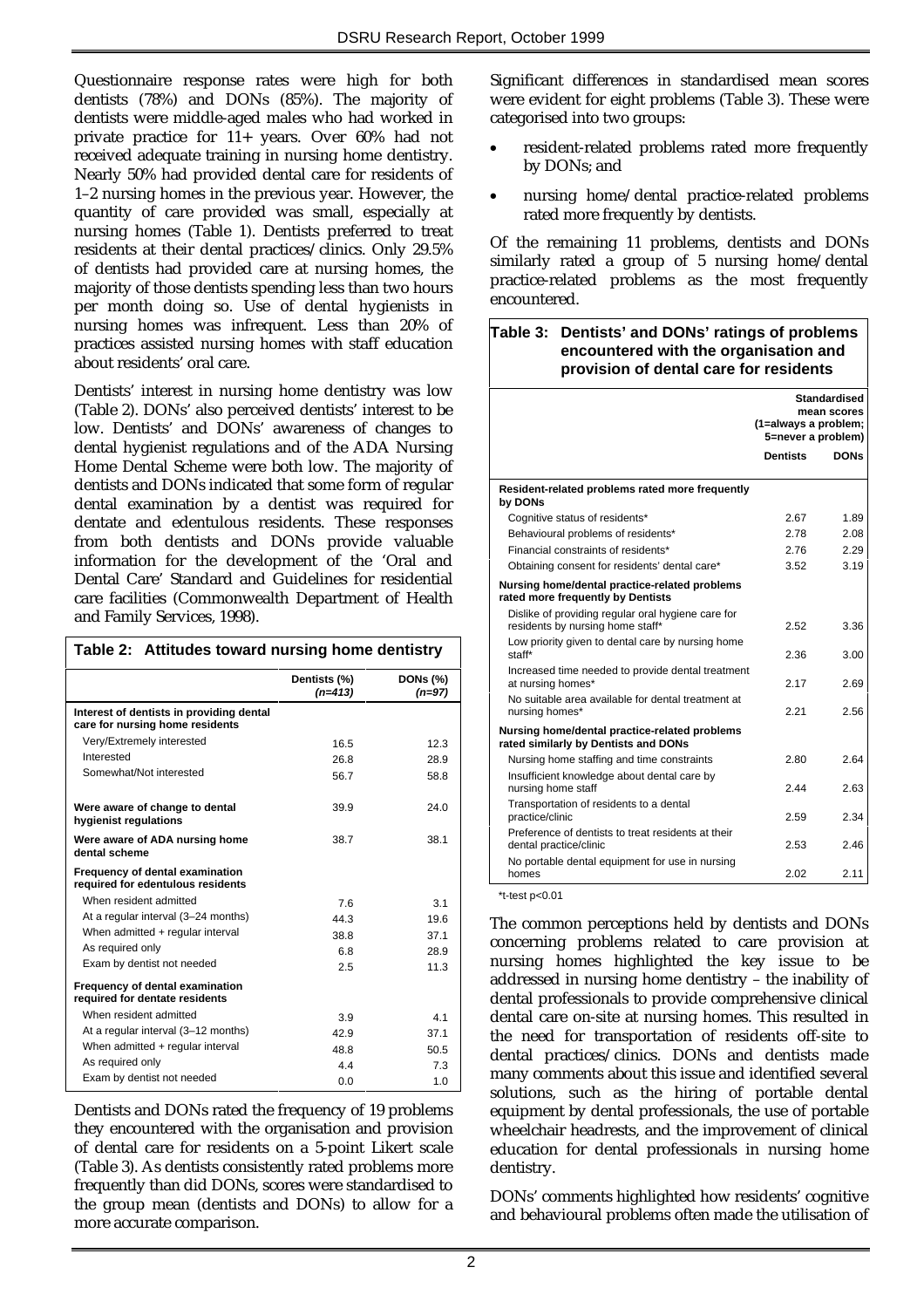off-site dental premises a difficult, if not impossible, task for nursing home staff and residents' relatives. Dentists' inadequate awareness of and training about these resident-related problems complicated the situation even further. DONs commented frequently about dentists' lack of skills when communicating with and treating cognitively impaired, behaviourally difficult and/or resistive residents.

Many dentists commented on their lack of training and specific problems they had with nursing home dentistry:

- accessing the oral cavity of difficult residents;
- management of rampant caries;
- difficulties with denture construction; and
- physical limitations with the treatment of bed-ridden and wheelchair-bound residents.

Dentists were concerned with nursing home/dental practice-related problems and were frustrated with their perception of the low profile of dentistry in nursing homes.

Comments made by dentists highlighted their concerns:

- time spent at nursing homes and travelling between locations meant less time spent at practices;
- if dentists were not well organised and were caring for only one or a few residents per visit, there were productivity and financial ramifications;
- it was easier and more productive for dentists to treat nursing home residents at their dental practices;
- many nursing home residents did not wish to pay private dental fees so dentists charged them lower rates and classed this care as 'charitable or community work'; and
- dentists compromised themselves financially and made a loss to provide dentistry for nursing home residents.

DONs' responses provided clues to resolving dentists' frustrations with their perception of the low prioritisation of dental care in nursing homes. As commented by one DON, 'Dentists have a lack of insight and high expectations of nursing home residents and staff'. Also, residents' cognitive and behavioural problems were poorly understood by many dental professionals, but as the DONs responses indicated, these problems often dictated how residents' needs and care were prioritised in the nursing home. Staffing and time constraints also interfered with dental care. Dentists' acknowledgement, better understanding and management of these problems would assist their integration into the nursing home environment.

Suggestions to increase dentists' interest in nursing home dentistry included:

- the use of dental hygienists to implement on-going staff educational programs;
- the appointment of a dental coordinator at each nursing home;
- improved access to portable dental equipment;
- better working areas in nursing homes;
- development of clinical undergraduate experiences in nursing home dentistry; and
- postgraduation 'hands-on' clinical experience with mentors and specialty training.

#### **Clinical dental inspections**

The first 7 nursing homes randomly selected participated in the dental inspections. Participation rates varied among nursing homes, and ranged from 49% to 86%. Participants' characteristics were representative of all Adelaide nursing home residents (AIHW, 1998). The mean age of participating residents was 83.2 years. Over three-quarters of residents had cognitive testing (Mini-Mental State Exam) scores indicative of dementia, 55% of severe dementia. The majority of residents were dependent for nearly all Activities of Daily Living (ADLs). Dental inspections were completed for 224 residents. Two-thirds (66%) of these were edentulous. Edentulous residents had significant dental problems and treatment needs – they had lost a greater percentage body weight, could eat fewer foods, were more likely to have last visited the dentist for a problem, and were less likely to think they needed dental treatment. Up to 20% of residents owned dentures that were not worn. Denture-related oral mucosal conditions were prevalent, such as denture stomatitis (16.8%) and angular cheilitis (18.5%).

Dentate residents had a mean of 11.9 teeth remaining, 18.9 missing teeth, and 1.1 retained roots (0.8 decayed and 0.3 sound retained roots). They had a mean of 1.1 decayed teeth, and 3.8 filled teeth (DMFT=23.7). A mean of 0.3 teeth per resident could not be assessed because of excessive plaque/debris accumulation. Residents with a government card had significantly more missing teeth (Figure 1). Residents without a government card, those taking 8+ medications and those who could eat most foods had significantly more filled teeth (Figure 1). Males had significantly more decayed crowns (Figure 2). Males and residents who had been living at the nursing home for more than 3 years had significantly more retained roots (Figure 2). Significantly more plaque/debris covered teeth were found in residents who could eat fewer foods. Residents with severe cognitive impairment had more decayed teeth, more missing teeth, fewer filled teeth and many more plaque/debris covered teeth (not sig.).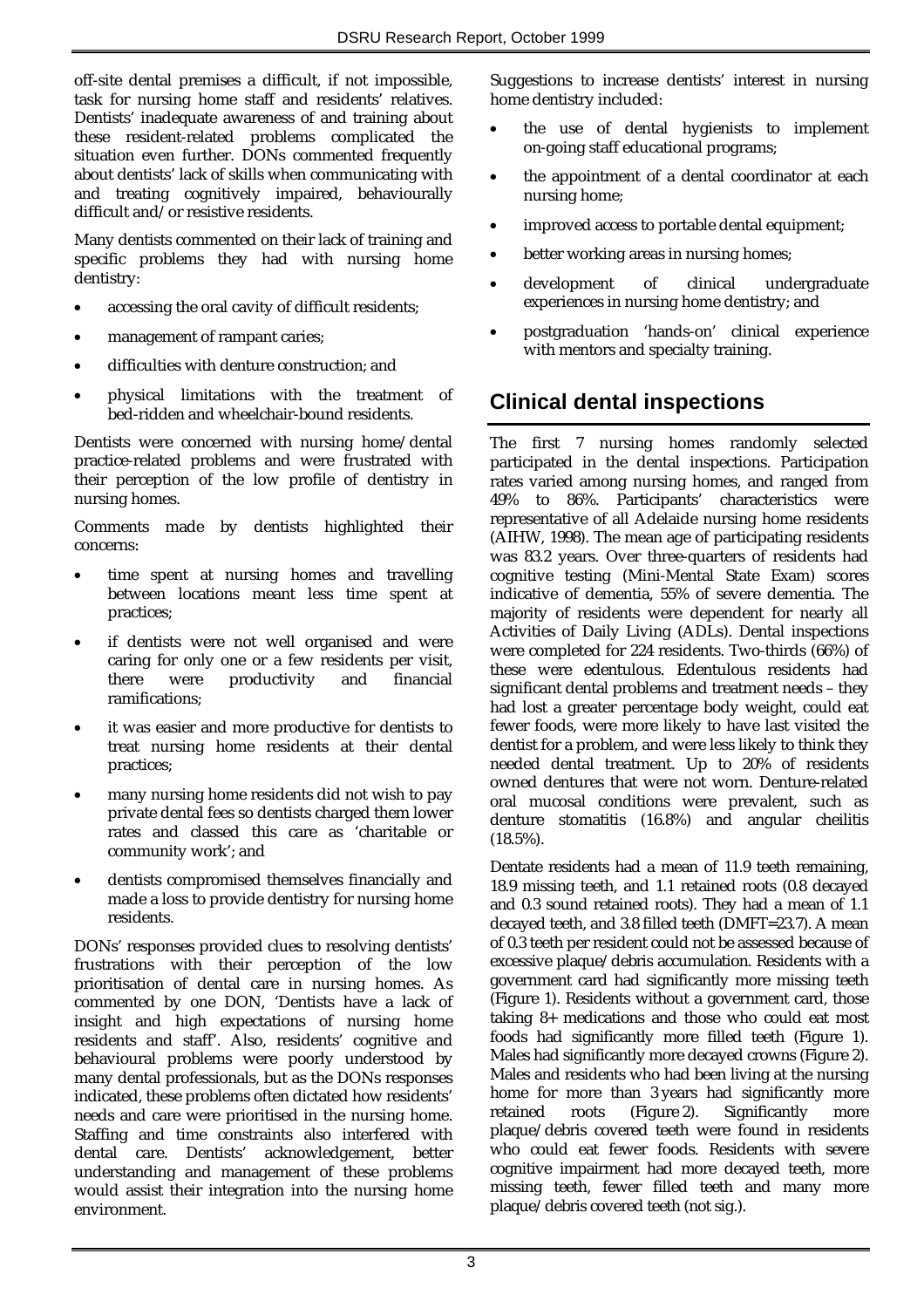

Coronal and root surface caries prevalence was high. The mean number of decayed coronal surfaces (1.7) was greater than the number of decayed teeth (1.1), indicating that multiple surfaces were affected on some teeth. Mean number of filled coronal surfaces was 8.7, decayed root surfaces was 1.5, and filled root surfaces was 1.1. Males had significantly more decayed coronal and root surfaces; they also had more filled coronal surfaces and significantly higher coronal caries attack rate (Figure 3). Males had significantly more filled root surfaces and a higher Root Caries Index (RCI) (Figure 3). Residents who could not eat many foods had more decayed coronal surfaces (not sig.), significantly fewer filled coronal and root surfaces, and a higher RCI. Cognitively impaired residents had more decayed coronal surfaces, and fewer filled coronal and root surfaces (not sig.). Caries prevalence may be underestimated as surfaces covered in plaque/debris could not be scored (mean=1.3 coronal and 8.6 root surfaces/resident). There were significantly more plaque covered surfaces in severely cognitively impaired residents (MMSE<10) and those who could not eat many foods (Figure 4).





Plaque and calculus accumulation was very high on residents' teeth and dentures. Over 25% of dentate and edentulous residents who wore dentures had staining/debris accumulation on more than one-third of the denture surface. Mean Plaque Index (PI) scores for dentate residents was moderately high – 1.75 out of 3 (Table 4). Residents with significantly higher PI scores were those who could not eat many foods and those who had been admitted to the nursing home more than 12 months previously. Other residents with higher PI scores were those with a diagnosed dementia and/or severe cognitive impairment, government card holders, males, younger residents, and the more functionally dependent (not sig.). Calculus accumulation was high – 63% of sites assessed for loss of periodontal attachment had calculus present on probing. Mild-moderate loss-of-attachment (LOA) was common, but severe LOA (7+mm) was evident in a small percentage (4.4%) of residents (Table 5).



With increasing severity of cognitive impairment, residents required more assistance with oral hygiene care and gave carers more difficulties with the provision of this care. All severely cognitively impaired residents required assistance with the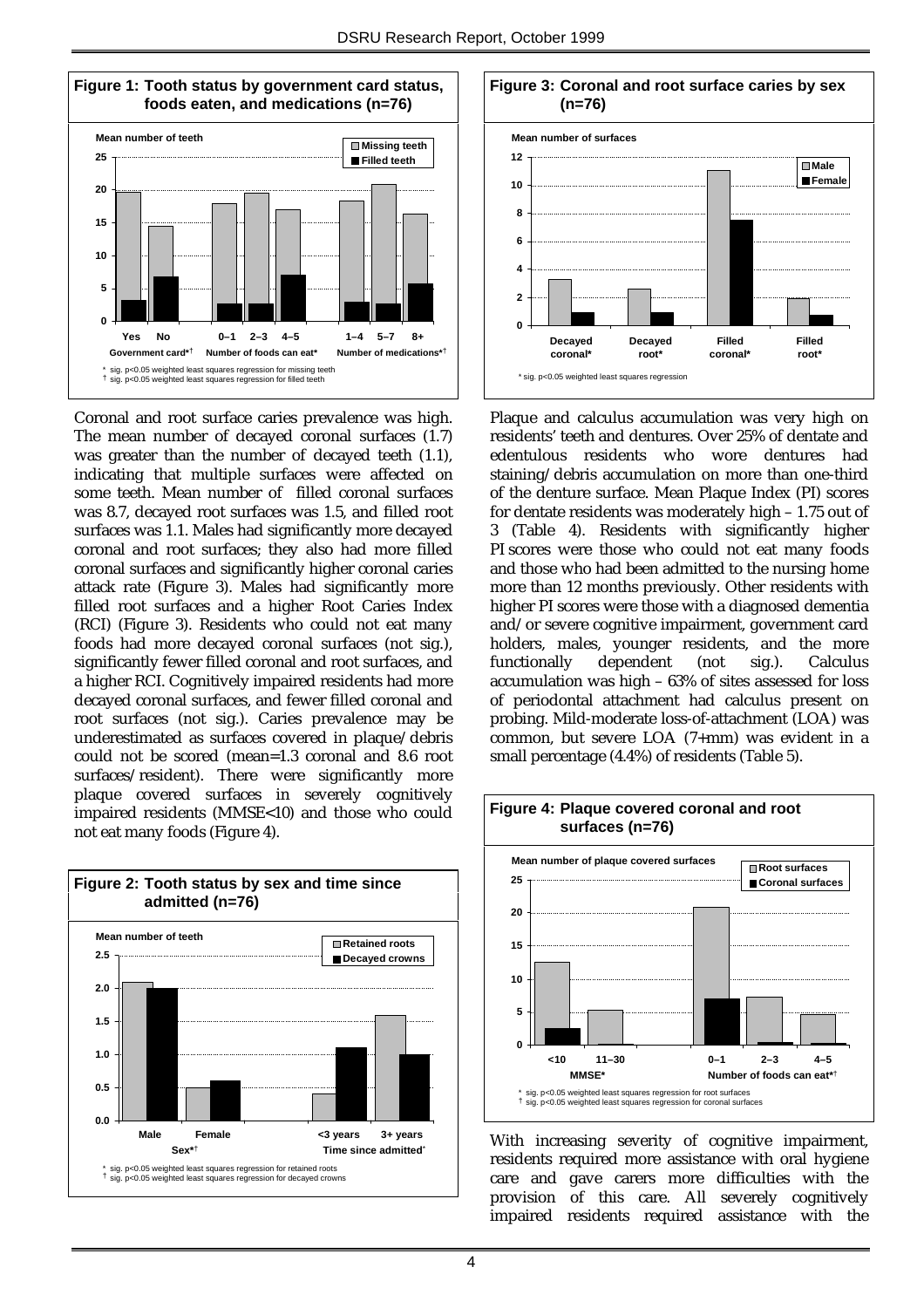cleaning of their teeth and dentures. The majority of carers encountered difficulties with oral hygiene care provision for residents with cognitive impairment.

| Table 4: Mean Plaque Index (PI) scores - dentate<br>residents (n=76) (unweighted) |             |                         |
|-----------------------------------------------------------------------------------|-------------|-------------------------|
|                                                                                   |             | Mean Pl<br><b>Score</b> |
| <b>Time since admitted</b> $* < 12$ months                                        |             | 1.24                    |
|                                                                                   | $1-3$ years | 1.96                    |
|                                                                                   | $3+$ years  | 2.00                    |
| Number of foods can eat*                                                          |             |                         |
|                                                                                   | $0 - 1$     | 2.29                    |
|                                                                                   | $2 - 3$     | 1.67                    |
|                                                                                   | $4 - 5$     | 1.58                    |
| All residents                                                                     |             | 1.75                    |

| Table 5: Periodontal Loss of Attachment (n=18)    |                   |  |  |
|---------------------------------------------------|-------------------|--|--|
| <b>Measurement</b>                                | Value             |  |  |
| Extent of disease (% sites per resident with LOA) |                   |  |  |
| $2+mm$                                            | 87.6%             |  |  |
| $4+mm$                                            | 46.1%             |  |  |
| $7+mm$                                            | 4.4%              |  |  |
| Severity of disease (mean LOA (mm) per resident)  | 3.7 <sub>mm</sub> |  |  |

Dentate residents had high normative treatment needs. They required a mean of 2.9 surfaces for restoration per resident. When categorised by restoration type, residents required a 1-surface restoration for a mean of 1.0 teeth, a 2-surface restoration for 0.4 teeth, and a 3-surface restoration for 0.3 teeth. Normative need for extractions was high – 0.9 teeth per dentate resident.

Residents' normatively assessed denture treatment needs were high – over 30% of dentate residents had unstable and/or unretentive upper dentures and 40% of edentulous residents had unstable and/or unretentive lower dentures. Over 20% of dentate residents had defects with their upper partial dentures. However, residents' perceived need for denture treatment was much lower than the normative need. For example, 68% of residents who needed a new full denture did not want it and 50% of residents who needed a denture reline did not want it. This low perceived need was also reflected by residents' interview responses – less than 25% of residents perceived a need for dental treatment.

## **Discussion**

Severely cognitively impaired residents who were dependent for nearly all Activities of Daily Living:

- had less information available concerning their dental history, current dental problems and need for dental treatment;
- required the most assistance with oral care;
- gave carers more difficulties with oral care;
- had higher prevalence of coronal caries and fewer filled coronal and root surfaces; and
- had greater accumulation of plaque/debris on natural teeth and dentures.

The most frequently reported difficulties that carers encountered with residents' oral care were residents:

- not opening their mouth;
- not understanding directions about oral care;
- refusing oral care;
- kicking/hitting out during oral care;
- not being able to rinse/spit; and
- heads facing down toward their chest so that carers could not access the mouth.

Most nursing home residents in this study were very functionally dependent, medically compromised, cognitively impaired, and behaviourally difficult older adults who presented many complex challenges for their carers and dental professionals. The percentage of edentulous residents (66%) was slightly higher than national estimates for similarly aged older Australians (57%) (Carter, personal communication). This percentage was significantly lower than that reported in previous South Australian nursing home studies of 80–90% (Vowles, 1979; Walker, 1984) and parallels the current and projected edentulism estimates from national data (Carter, personal communication).

The consequences of these declining edentulism rates were evident in the study results. The prevalence of oral diseases among dentate residents was higher in this study than in previous studies:

- the mean number of teeth had increased from 8.0 in 1984 (Walker, 1984) to 11.9; and
- current nursing home residents required twice the number of coronal and root restorations than previously reported (Stockwell, 1987; Walker, 1984).

This high prevalence of oral diseases was highlighted when results were compared with data from The South Australian Dental Longitudinal Study (SADLS) of community-dwelling older adults (Slade and Spencer, 1997). Both studies used randomly selected subjects, the same study protocols, and data were weighted to provide population estimates. DMFT scores were similar in both studies:

- 23.2 for SADLS participants;
- 23.7 for nursing home residents.

However, the components of the DMFT index varied greatly. Nursing home residents had:

- 3.5 times more decayed teeth;
- 1/3 more missing teeth;
- less than half as many filled teeth;